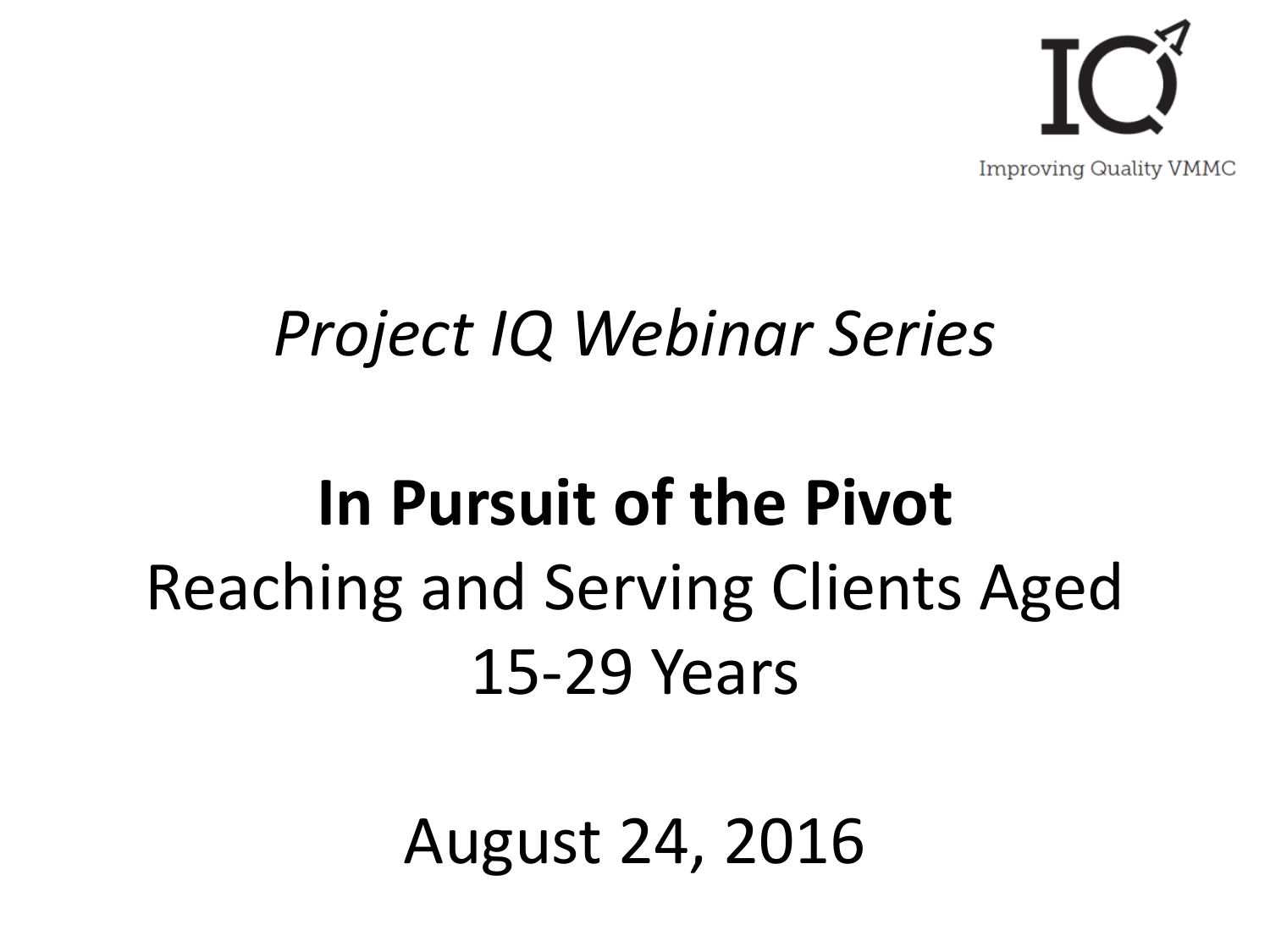## Agenda

- 1. Project IQ updates & resources Stephanie Davis, CDC
- 2. PEPFAR age pivot Carlos Toledo, CDC
- 3. Country perspective: Zambia Omega Chituwo, CDC

4. Human centered design approach to demand creation

5. Country perspective: Namibia Nikki Soboil, Jhpiego

Jackson Okuku, Jhpiego Ngoni Madidi, PSI Kumbirai Chatora, PSI Albert Machinda, SFH Brittany Thurston, SFH

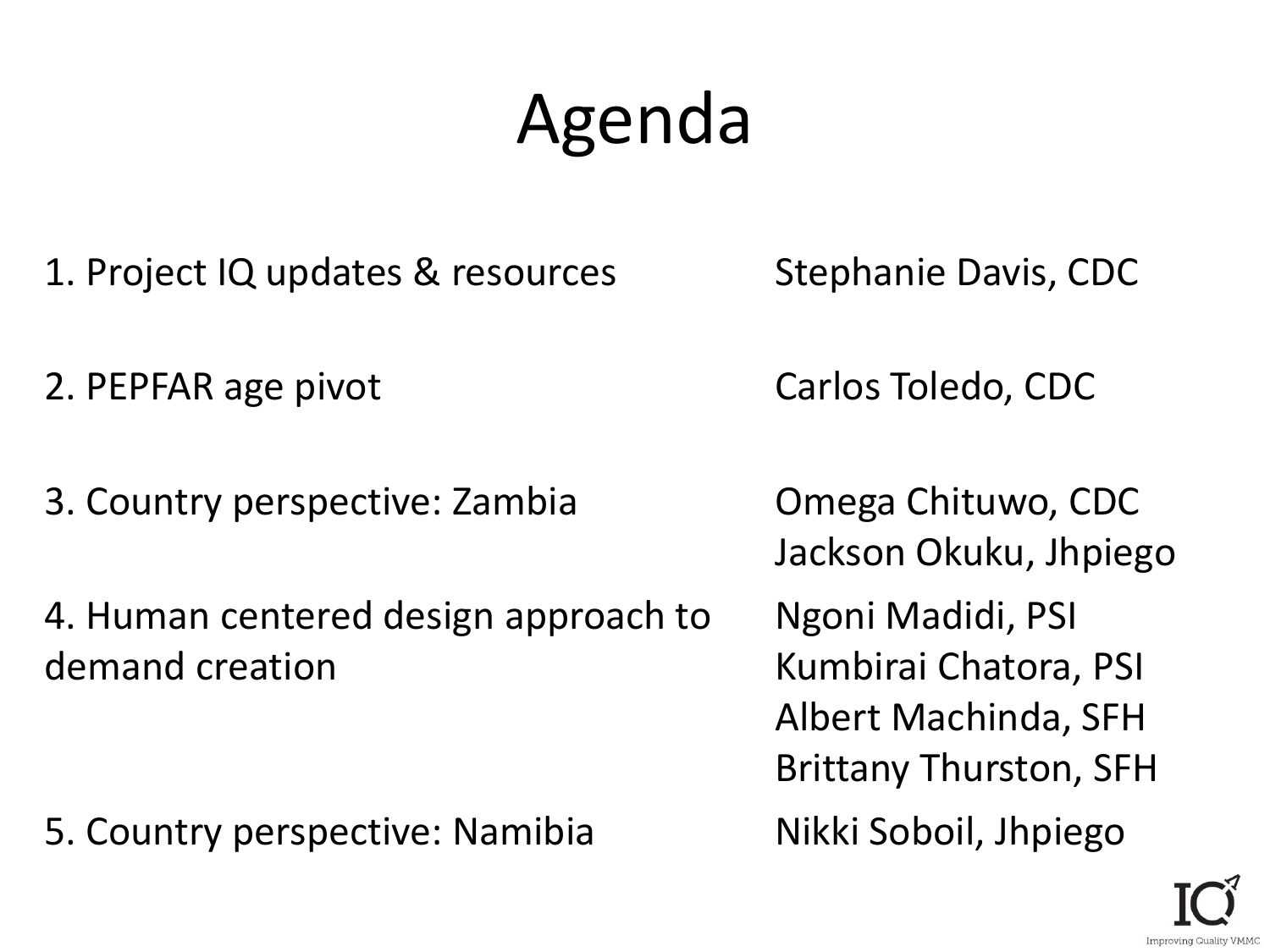

### Project IQ updates & resources

Stephanie Davis

U.S. Centers for Disease Control and Prevention

August 24, 2016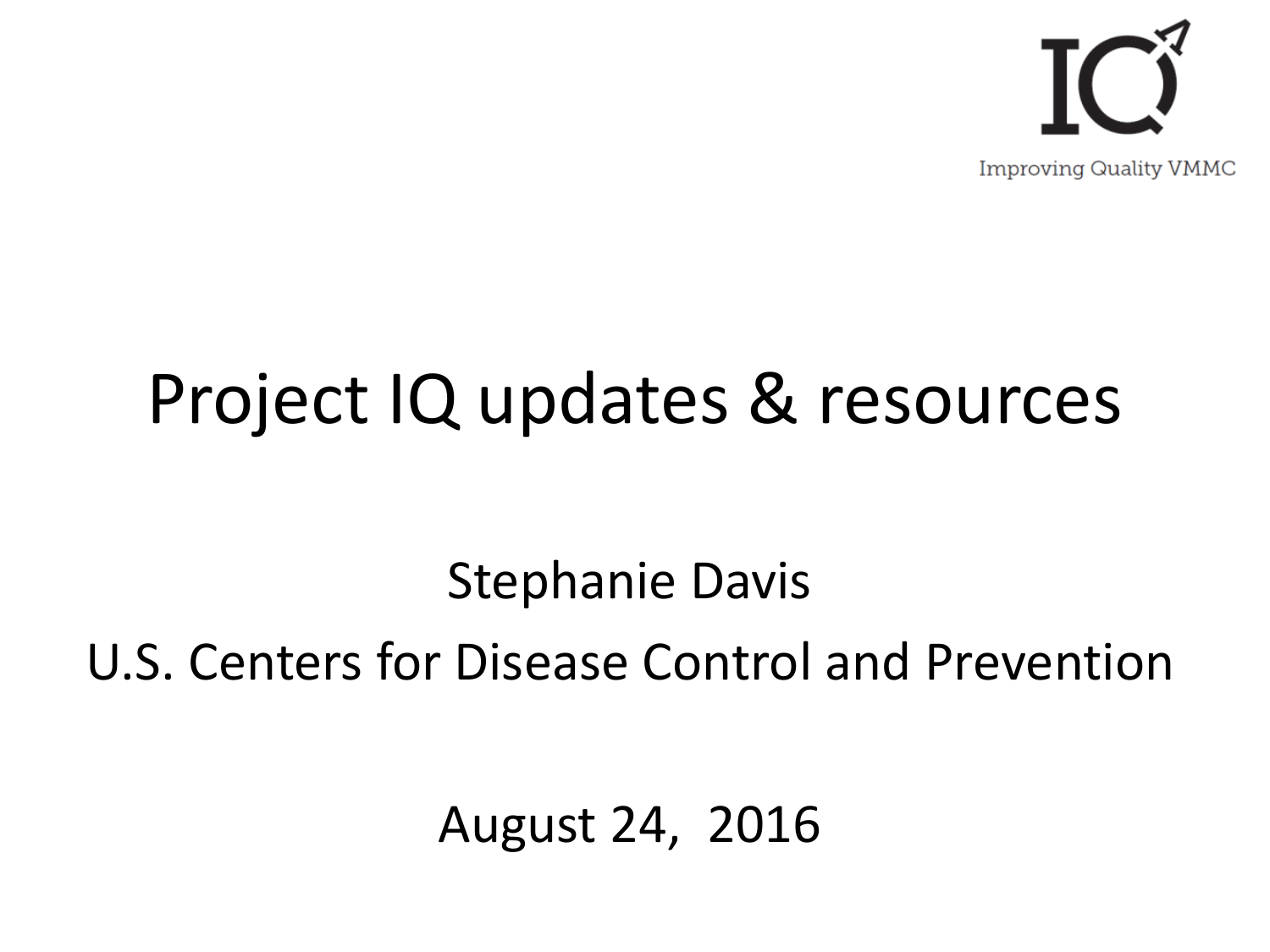# Coming soon: Project IQ Resources Web page

- Web page providing access to Project IQ Webinar slides, tools, and other resources
- Launch expected September 2016

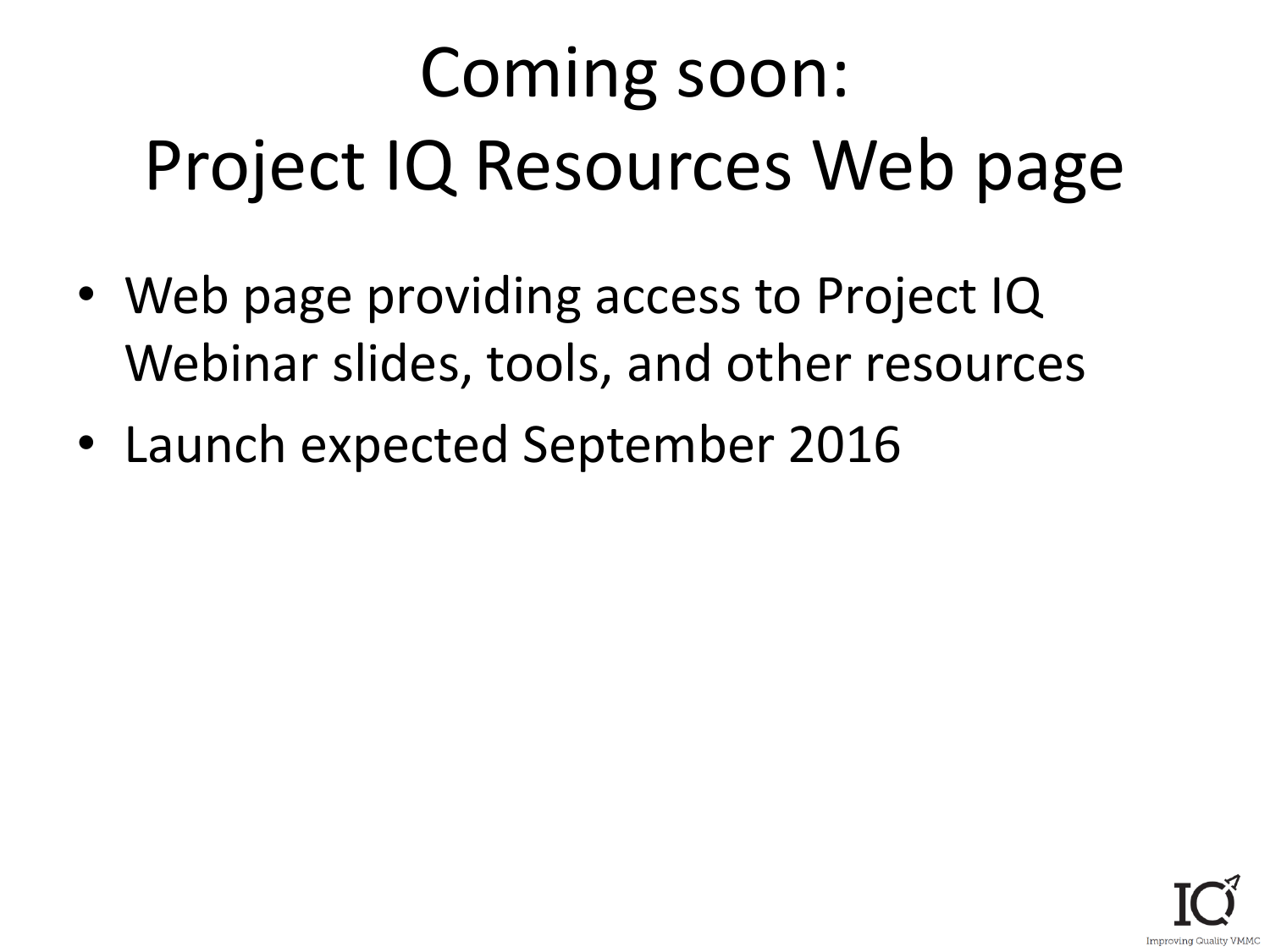# Now available: 2 nd ed. Adverse Event Action Guide

- Provides latest guidance on:
	- Prevention and safe/appropriate management of any MC-related complications
	- Standardized AE identification and grading
	- Monitoring of VMMC program safety and quality
- Key updates:
	- Addition of device-related AEs
	- Simplified anesthetic dosing charts
	- Multiple clinical updates based on continued program experience
	- Appendices summarizing key information, including management of common AEs for any provider performing clinical reviews
- AE photo job aid distributed to ministry and implementing partner colleagues



**https://www.malecircumcision.org**

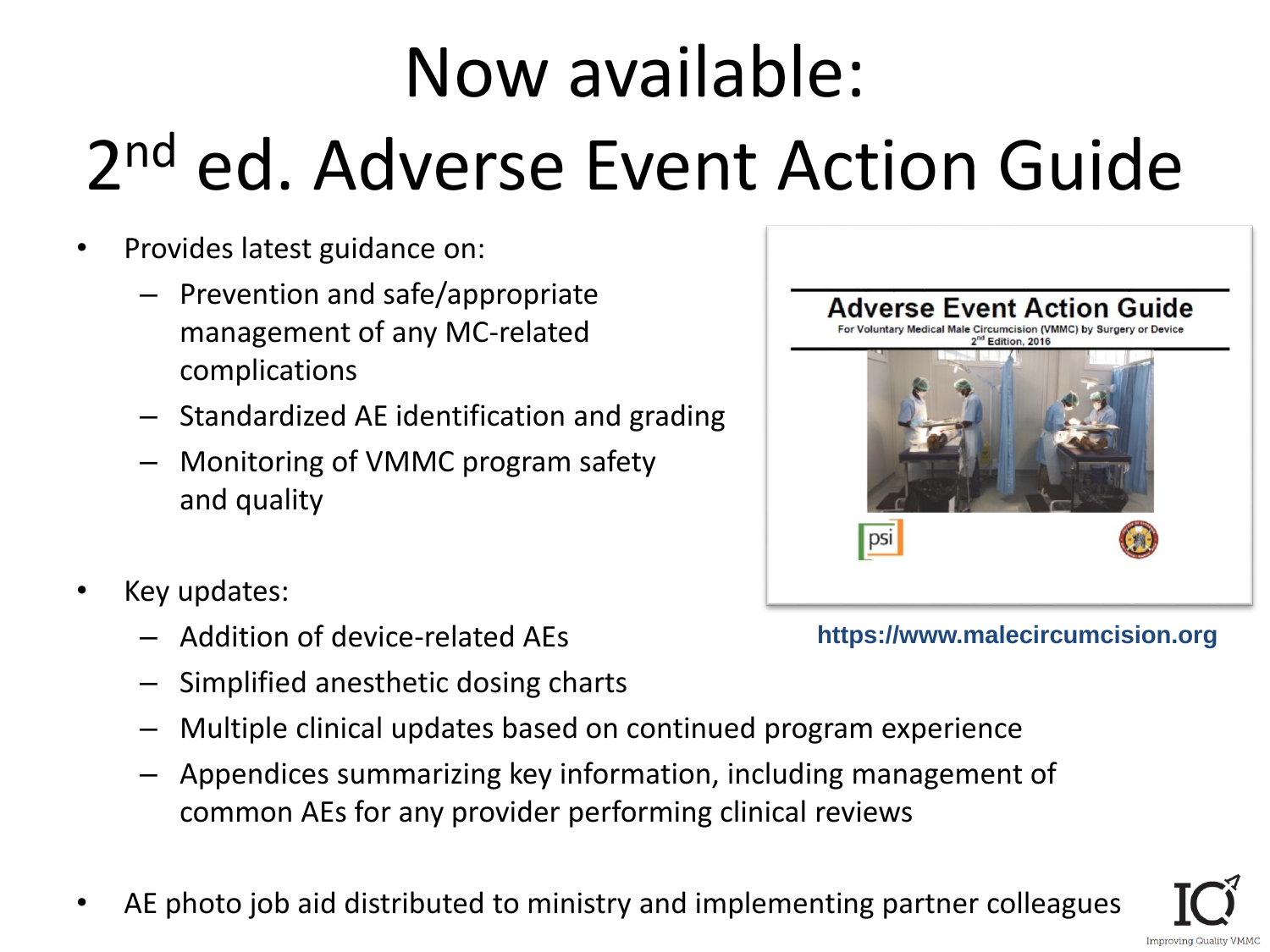# Coming soon: VMMC Verbal Pre-Screen Job Aid

- Responds to requests during May 4 Project IQ Webinar "A Healthy Obsession with Safety: Improving Programs through Management and Reporting of Adverse Events"
- Provides set of minimum questions to help providers consistently *verbally* screen for VMMC contraindications that may not be apparent during physical screening, e.g., bleeding disorders
- Adapt for local programs/policies/regulations
	- Integrate within existing tools or use as standalone job aid
- Email distribution post-Webinar

|    | <b>Impreeling Guality VHRC</b>                                                                                                                                                                                                                      |   |
|----|-----------------------------------------------------------------------------------------------------------------------------------------------------------------------------------------------------------------------------------------------------|---|
|    | Provider Verbal Pre-Screening Questions for                                                                                                                                                                                                         |   |
|    | <b>Voluntary Medical Male Circumcision</b>                                                                                                                                                                                                          |   |
|    | INSTRUCTIONS TO PROVIDERS:                                                                                                                                                                                                                          |   |
|    | These questions are intended to identify conditions that may not be apparent through physical screening but could still<br>compromise the sefety of VMMC.                                                                                           |   |
|    | Please verbally ask the following questions in addition to performing physical screening of all voluntary medical male<br>dircumcision (VMMC) clients prior to performing dircumcision, regardless of the circumcision method to be used.           |   |
|    | Questions should be asked even if a client or their guardian already completed a written form with similar information.                                                                                                                             |   |
|    | If a client answers "fes' to any of the full overtions below, please follow site policies or consult the senior on-site<br>dinician to determine whether any further testing or referral to a specialised provider is needed before droumosion.     |   |
|    |                                                                                                                                                                                                                                                     |   |
|    | Check if answer is YES-<br>Consider further screening                                                                                                                                                                                               |   |
|    | 1. Do you have any current or past conditions, or a chronic illness that we should be<br>aware of?                                                                                                                                                  | п |
|    | 2. Are you currently taking any medications or vitamins? If yes, please list them. (Consider<br>further screening if client cites medications other than over-the-counter analgesias)                                                               | п |
|    | 3. Are you allergic to any medicines?                                                                                                                                                                                                               | п |
|    | 4. If administering tetanus taxaid: Have you ever a bad reaction to a vaccine?                                                                                                                                                                      | п |
| 5. | Have you had any previous operations? If yes, did you have a bad reaction to<br>anaesthesia?                                                                                                                                                        | п |
|    | 6. Have you ever experienced wounds that take a long time to stop bleeding?                                                                                                                                                                         | п |
| 7. | Have ever visited the dentist? If yes, have you experienced bleeding for a long time<br>after a dental procedure?                                                                                                                                   | п |
| 8. | Have you ever had nose bleeds? If yes, please describe how often and how long they<br>latt.                                                                                                                                                         | □ |
| 9. | Do any of your family members have bleeding disorders (example: haemophilia), nose<br>bleeds, or wounds that take a long time to stop bleeding?                                                                                                     | п |
|    | 10. Do you have diabetes?                                                                                                                                                                                                                           | п |
|    | 11. Have you ever been diagnosed with anemia or told you have low iron in your blood?                                                                                                                                                               | п |
|    | 12. If allent is or has been sexually active: Do you have any concerns or problems with<br>penile erection or any other concerns about sexual function?<br>if not yet sexually active: Do you have any concerns about the health of your penis that | □ |

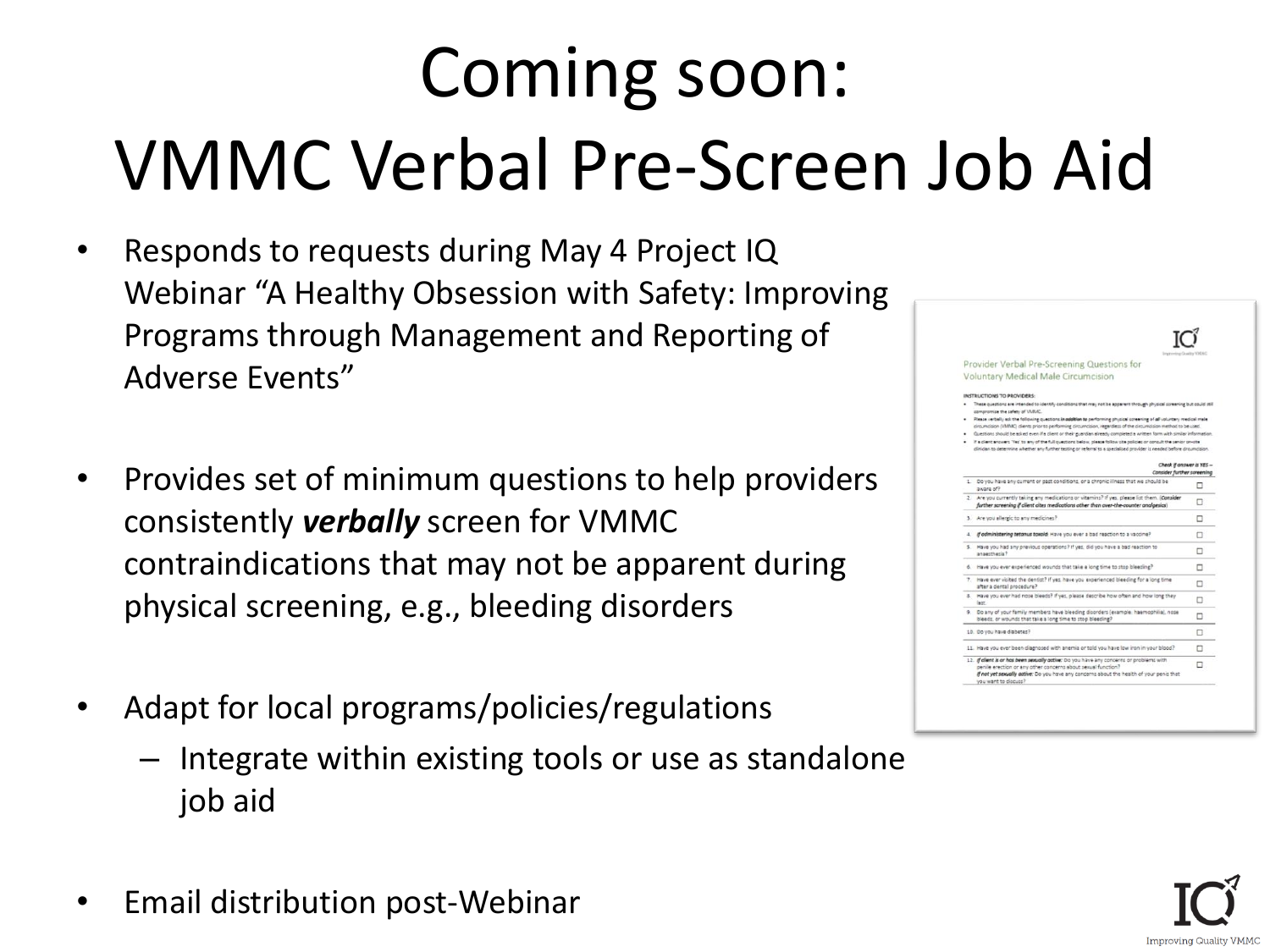# Coming soon:

# Training module – Injection safety

- To prevent VMMC practices that could transmit bloodborne pathogens
- PowerPoint module for broad distribution and use in VMMC catchment areas
- Email distribution Sept 2016; limited flipbook shipment Oct 2016
- Trains VMMC providers on:
	- Risks to patients and providers of obvious and 'hidden' exposure to blood and body fluids through injections
	- Safety injection practices for VMMC service delivery
	- Steps for safe disposal of sharps



• Accompanying job aid: injection safety reminders (Oct shipment)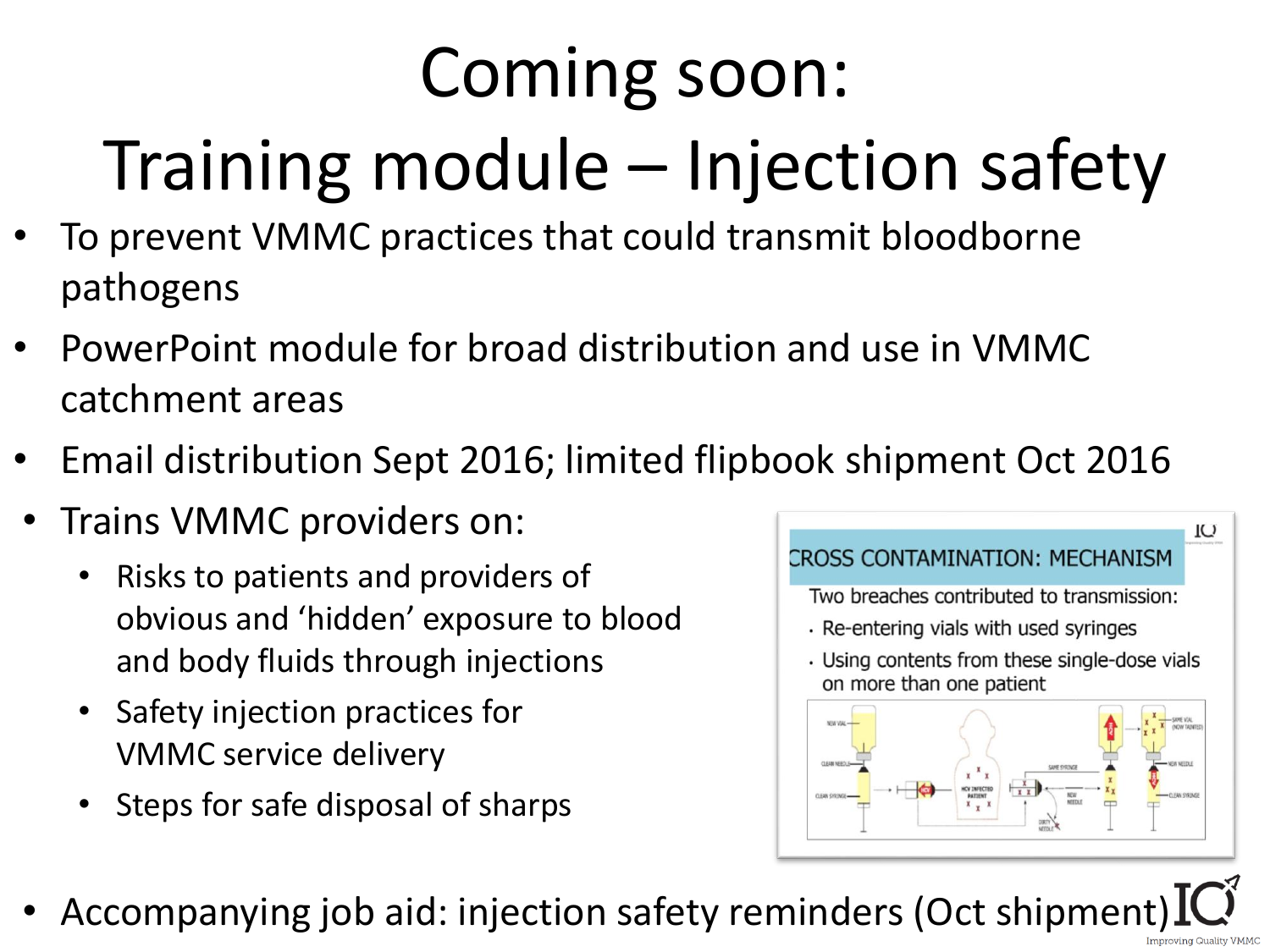## Coming soon: Training module – Adverse event management for non-VMMC providers

- To prevent AE exacerbations related to initial management
- PowerPoint module for broad distribution and use in VMMC catchment areas
- Email distribution Sept 2016; limited flipbook shipment Oct 2016
- Enables non-VMMC clinicians to:
	- Become familiar with routine post-VMMC care
	- Recognize normal VMMC wound healing (surgical and device)
	- Identify and classify common VMMC adverse events (AEs) following surgical and device circumcision
	- Recognize AEs that warrant referral to trained provider/higher level of care

Improving Quality

• Record and report follow-up to VMMC facility and national HMIS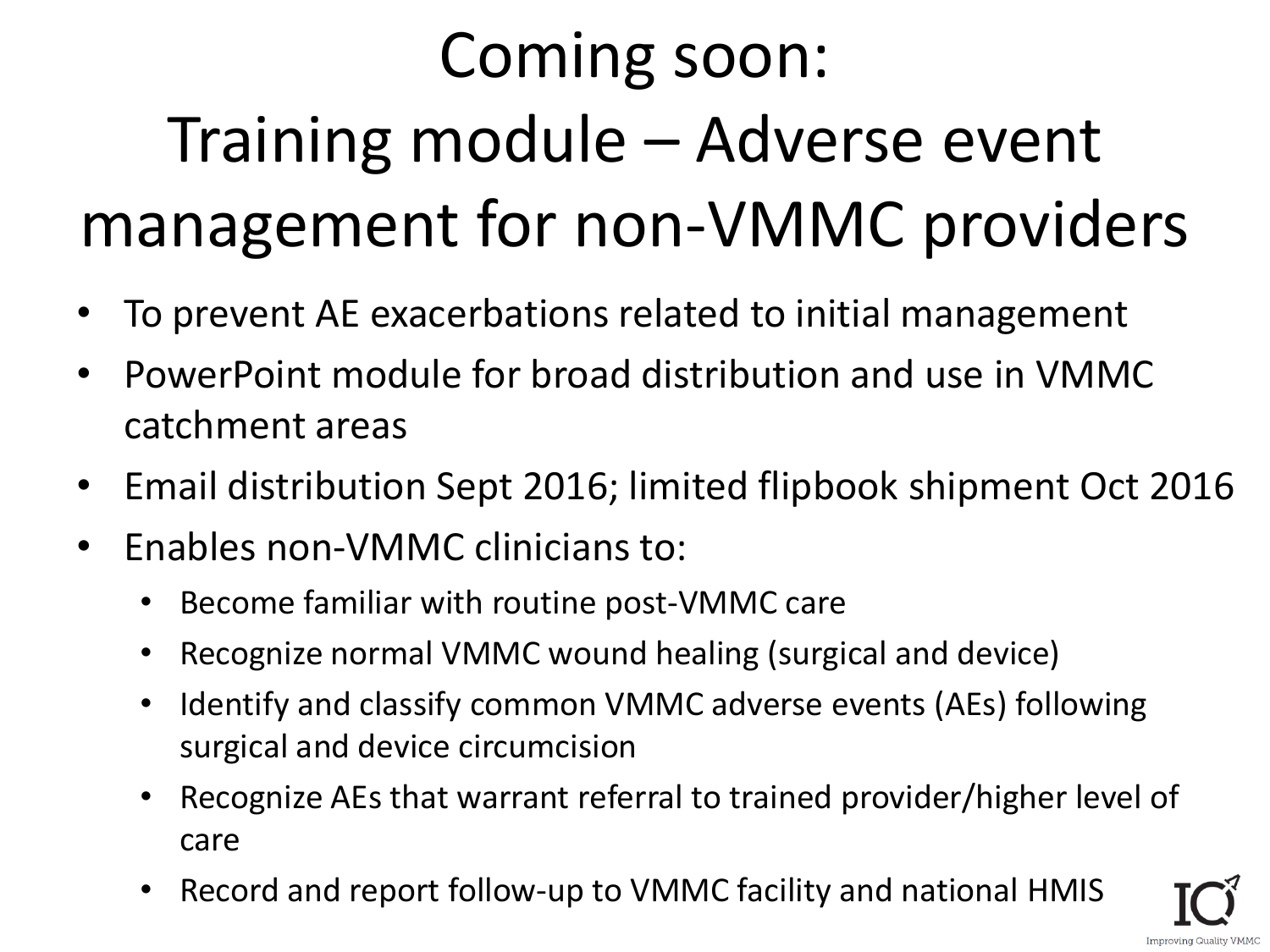# Coming soon: "Smart" (auto-disable) syringe feedback

- WHO initiative to transition to exclusive use of "smart" (autodisable) syringes, which contain built-in re-use and sharps injury prevention, in all projects with injectable medicines (including VMMC) by 2020
- Field introduction of multiple "smart" syringe models underway in small number of VMMC sites in Zambia
- Feedback from field experience will be reflected in PEPFAR COP 2017 Technical Considerations

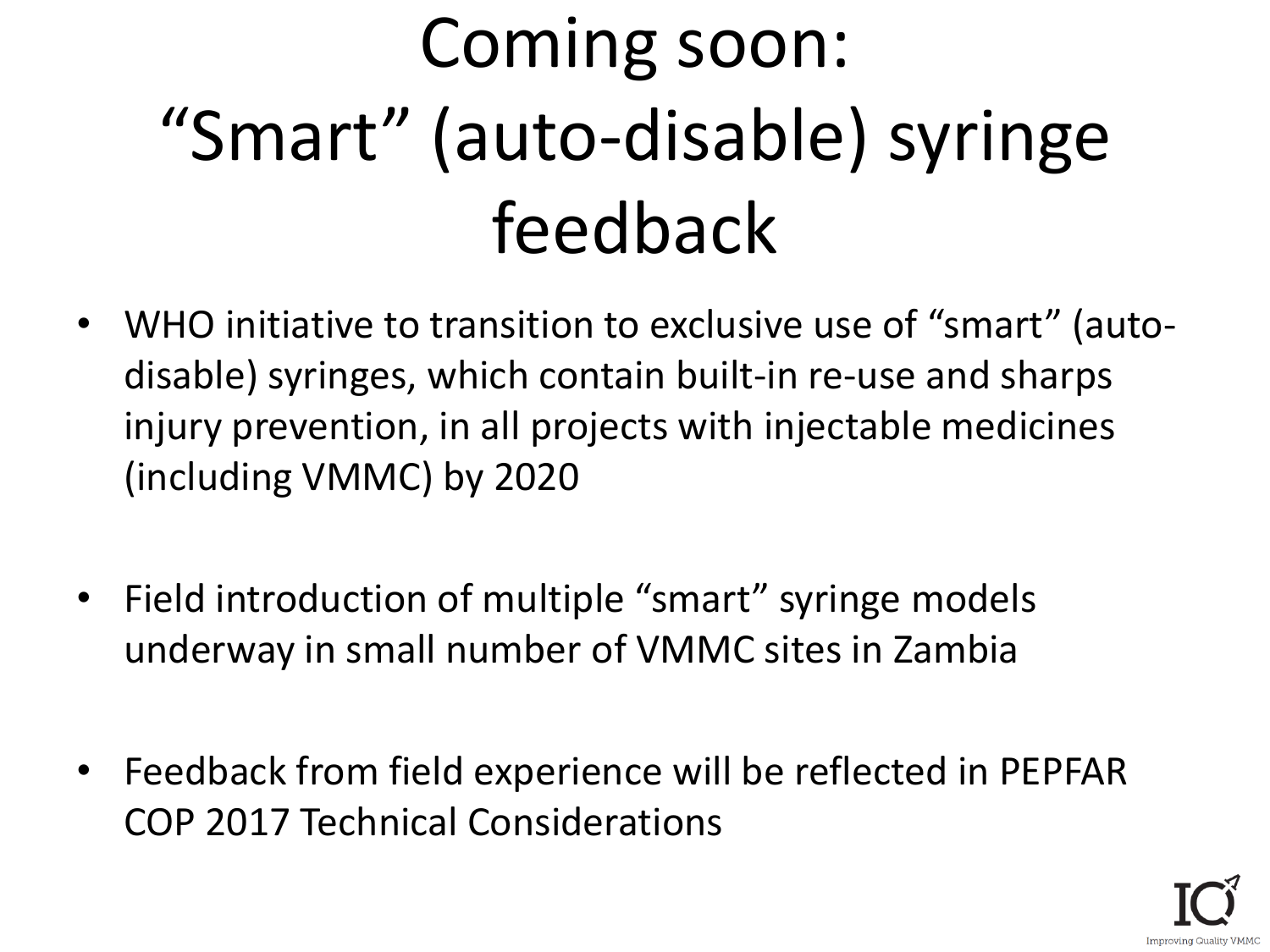

#### PEPFAR Age Pivot

Carlos Toledo U.S. Centers for Disease Control and Prevention

August 24, 2016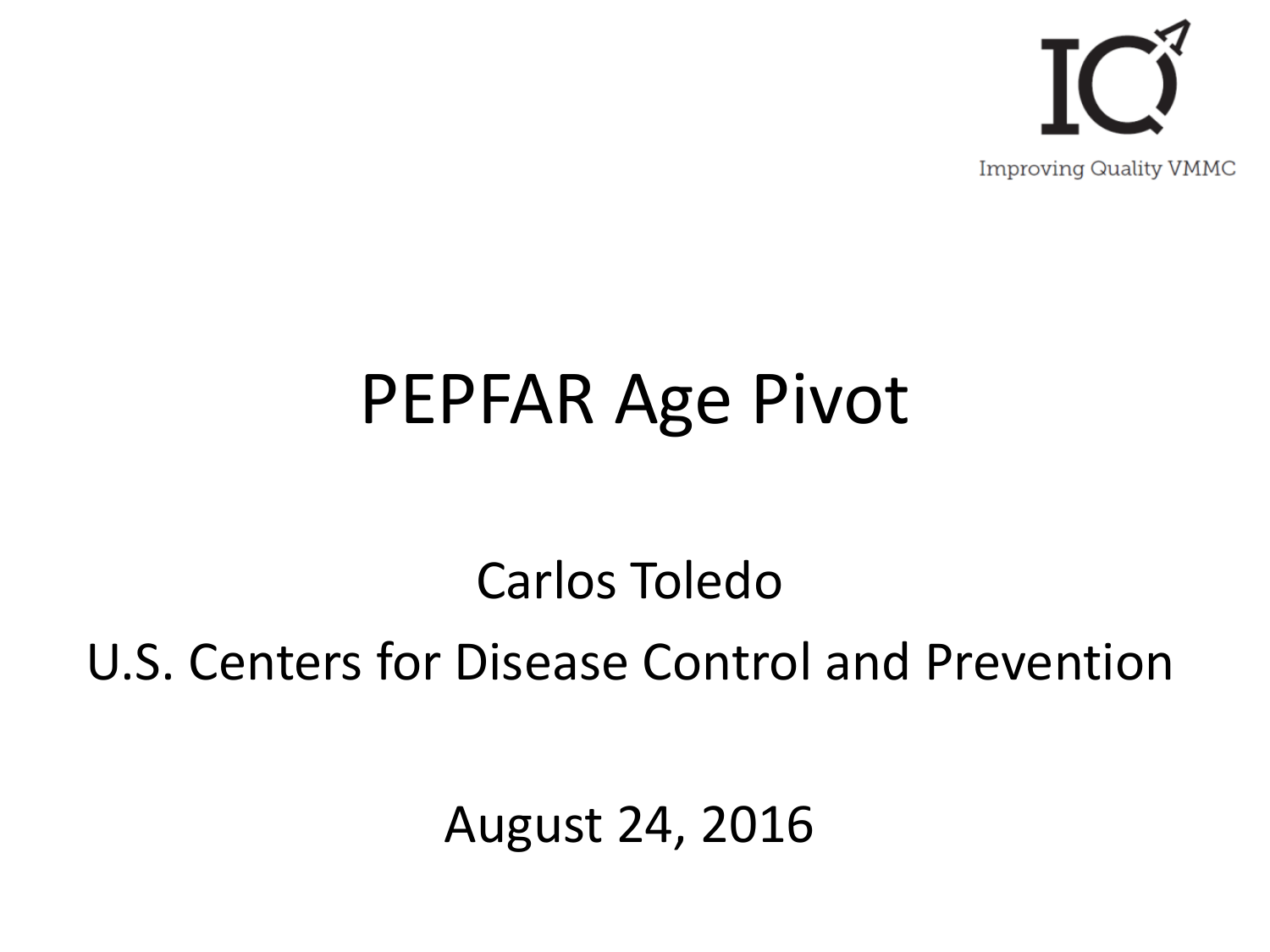

*"Programs should prioritize clients aged 15-29 years of age for immediate impact and make sure that the focus is to reach 80 percent coverage among that group in a very short period of time. Many programs continue to see a high proportion of VMMC procedures in 10-14 year olds rather than 15-29 year-olds, and should continue to pursue supply-side and demand-side innovations to attract a greater proportion of clients in the prioritized age groups."* 

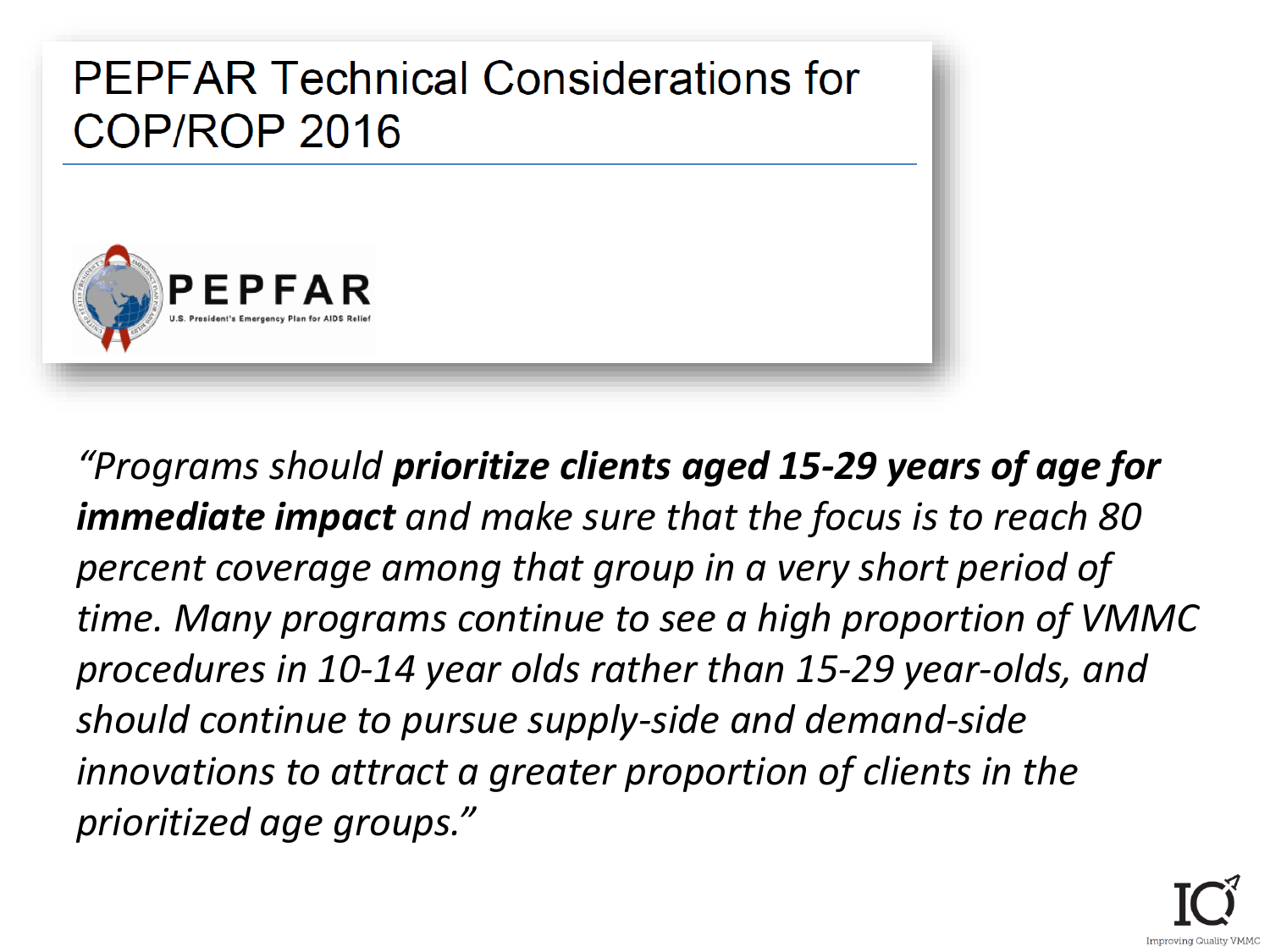#### (All), Proportion of Circumcisions, by Priority Age Bands, PEPFAR FY15Q1 + Q2 and FY16Q1 + Q2